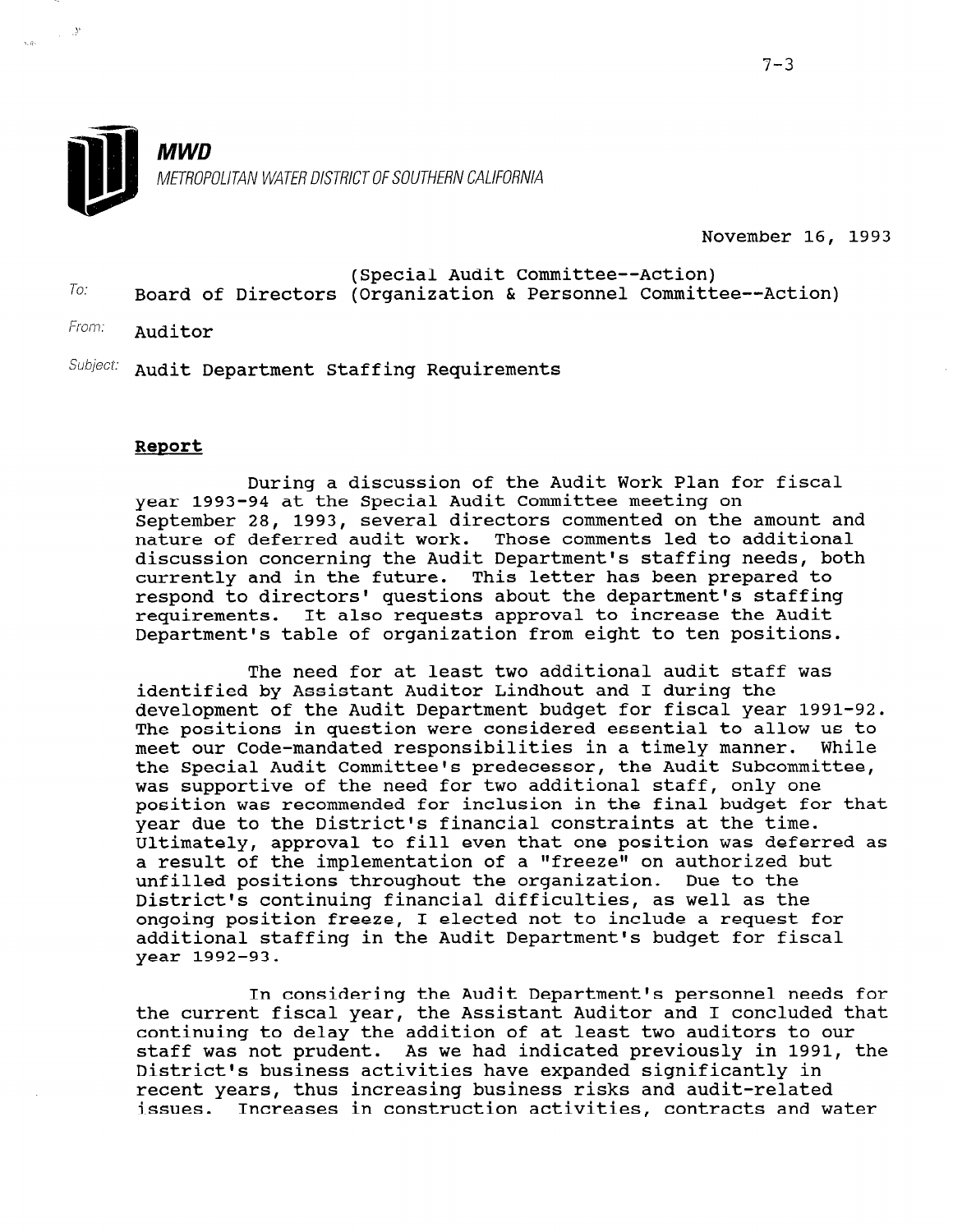# Board of Directors  $-2-$  November 16, 1993

 $\tilde{q}_1 \rightarrow q_2$  .

agreements, the use of consultants and the overall level of expenditures, as well as the advent of distributed information systems and the many new business applications running on those systems, have literally overwhelmed our department and its ability to respond effectively, or timely, to the audit issues arising from these areas. Accordingly, the department's work backlog has continued to increase and many areas of audit interest or concern have had to be postponed or ignored altogether. New activities arising from the District's recently developed Strategic Plan, such as productivity and business process changes only serve to exacerbate our current predicament.

In preparing for the 1993-94 budget process in late 1992, I submitted information to the Special Audit Committee concerning our staffing situation. At its December meeting, that committee endorsed our request to add two positions to the audit staff during fiscal 1993-94, and recommended to the Special Budget Committee that the request be approved during the budget process for such year. Subsequently, management decided not to seek an increase, for 1993-94 budget purposes, to the 2,166 personnel authorized by the 1992-93 budget. This strategy, which was adopted in the final 1993-94 budget, essentially means that the two new audit positions have to be provided from the General Manager Department's authorized positions since the Audit Department's table of organization was not increased in the budget document.

This audit staffing matter has been the subject of numerous discussions with the General Manager's office, as well as the Special Audit Committee, over the past several months, but remains unresolved at this time. Even though sufficient funds exist in the Audit Department's O&M budget this year for such personnel, I do not have the authority to hire staff in excess of the current authorization of eight positions (seven professional, one administrative) in the department's table of organization. Therefore, this letter seeks approval to increase that table of organization by two positions without regard to the existing District-wide personnel limit of 2,166.

With respect to the question of Audit Department staffing needs in the future, Assistant Auditor Lindhout and I are convinced that the need for a staffing level of ten will not decline over that the need for a staffing fever of ten will not decline positions met de needed in future years based on District positions may be needed in future years based on bistrict.<br>construction, financial and administrative activities or other construction, financial and administrative activities or other<br>factors. It may be possible to mitigate audit workloads to some extent by supplementing our permanent audit staff through select outsourcing arrangements with independent and it cultural selections are consulted and consultants, and consultants, and consultants, and consultants, and consultants, and consultants, and consultants, and consultants, and outsourcing arrangements with independent auditors or consultants. particularly in areas which require some specialized expertise for<br>a limited period of time. However, this strategy could be